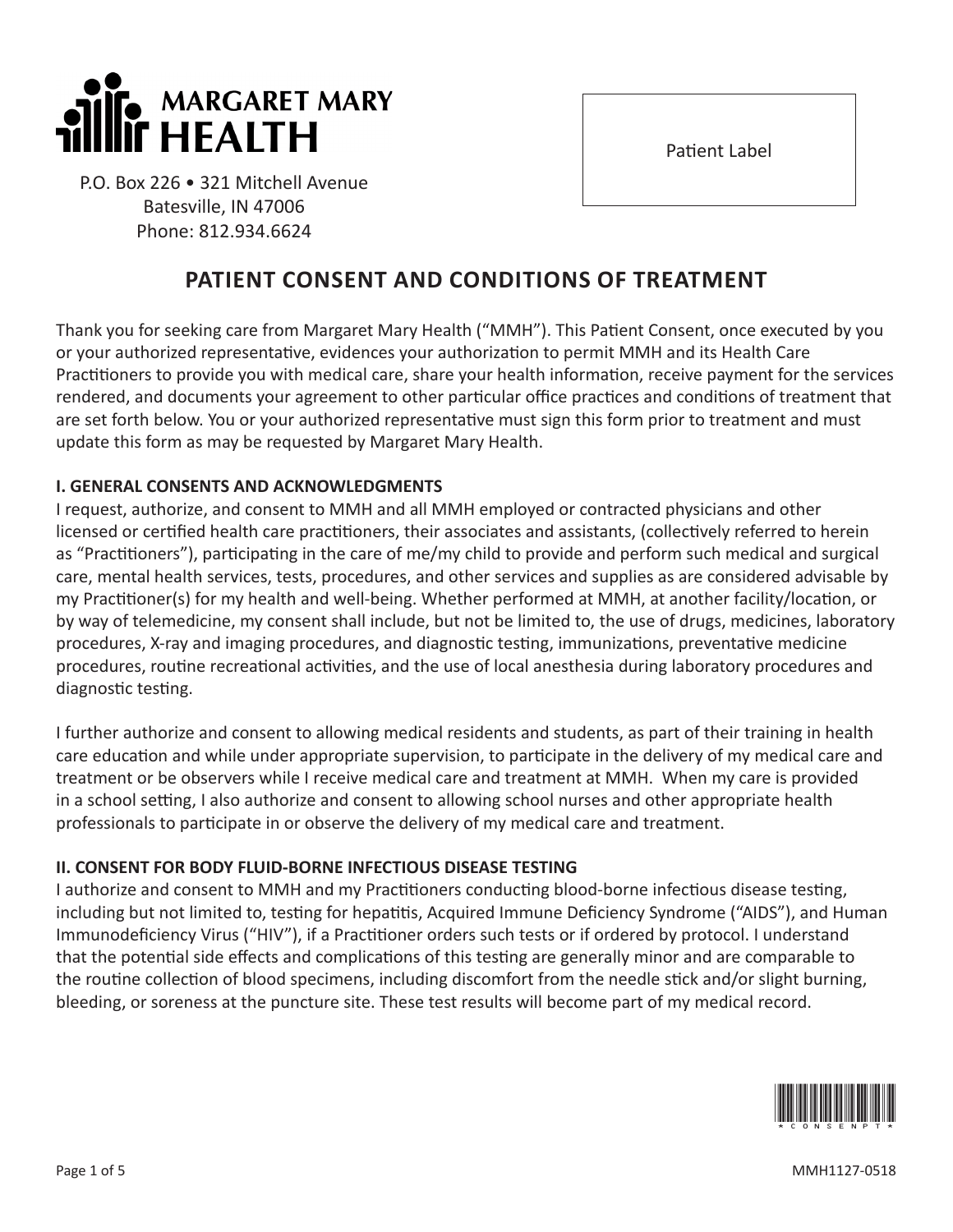## **III. PHOTOGRAPHY/VIDEO/RECORDINGS**

I authorize and consent to photographs, videotapes, digital or audio recordings, and/or images of me being recorded for purposes of documenting care and treatment and other treatment-related purposes, as well as security purposes and/or the Hospital's quality improvement and/or risk management activities. I understand that MMH retains the ownership rights to the images and/or recordings. I will be allowed to request access to or copies of the images and/or recordings when technologically feasible unless otherwise prohibited by law. I understand that these images and/or recordings will be securely stored and protected. Images and/or recordings in which I am identified will not be released and/or used outside of MMH without a specific written authorization from me or my legal representative unless otherwise required by law. Notwithstanding the foregoing rights of MMH, I understand and agree that neither I, nor any individual visiting or accompanying me, are permitted to take pictures or make video or audio recordings of my care, other patients, MMH agents or employees, Practitioners, or students at MMH.

## **IV. SEARCH OF ITEMS BROUGHT ONTO HOSPITAL PREMISES AND PERSONAL VALUABLES**

In order to maintain the safety of its premises, I acknowledge and agree that MMH reserves the right to search all items brought onto its premises including purses, wallets and other personal effects. If MMH determines, within its sole discretion, that an item poses a potential safety threat, MMH will: (1) dispose of the item; (2) place the item in a secure location (if available) within MMH until the time of discharge; or (3) turn over the item to law enforcement. If you do not wish for your belongings to be searched and possibly removed from your possession, please refrain from bringing such items onto MMH premises.

I understand and agree that MMH will not be liable for any personal articles that are lost, stolen or damaged. MMH encourages patients to leave personal items and valuables at home. If this is impossible, MMH will place valuables in a secure location at MMH (if available) upon request.

## **V. SUBMISSION OF CLAIMS/ASSIGNMENT OF PAYMENT/ACKNOWLEDGMENT OF FINANCIAL RESPONSIBILITY**

I authorize MMH and Practitioners, as applicable, to submit claims to Medicare, Medicaid, insurance earners, employee health benefit plans and/or other third-party payers (collectively referred to as "Plans") for services provided to me at MMH. I hereby assign any payment otherwise payable to me from Plans to MMH and Practitioners who provide services, care or treatment to me at or on behalf of MMH. I acknowledge that I am responsible for knowing the limitations of my Plan benefits and agree to be personally responsible for paying the charges billed for services, care or treatment that my Plan deems to be: (i) not a covered benefit; or (ii) in excess of the Plan's benefit limitation.

I acknowledge that a Practitioner who does not contract with my Plan or participate in my Plan's network (an "Out of Network Provider") may be called upon to render items or services during the course of my treatment, or I may receive a referral to obtain items and services from an Out of Network Provider.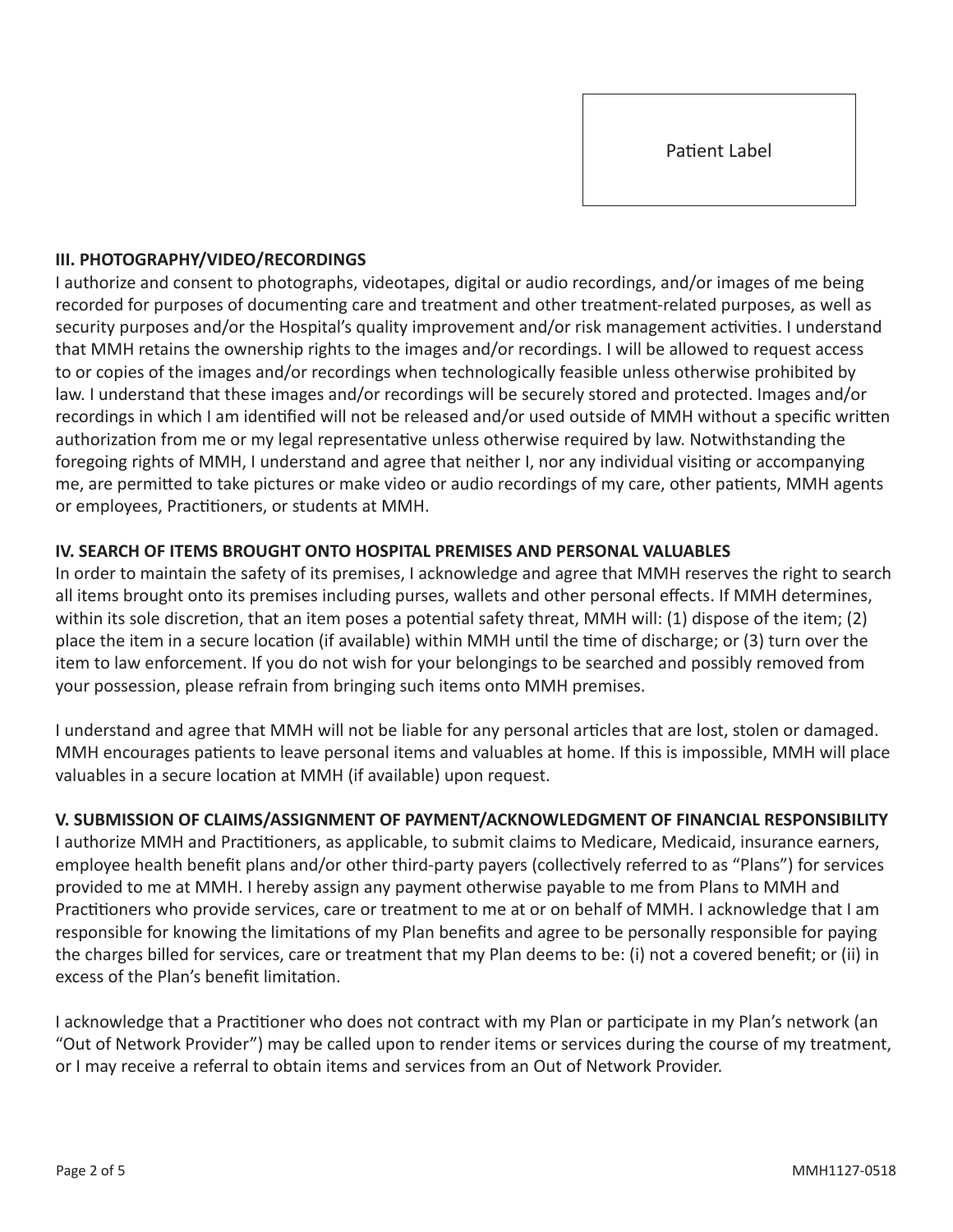Patient Label

**V. SUBMISSION OF CLAIMS/ASSIGNMENT OF PAYMENT/ACKNOWLEDGMENT OF FINANCIAL RESPONSIBILITY** I understand that my Plan may apply different coverage and payment limitations to items and services rendered by Out of Network Providers, and that I may contact my Plan for assistance, including identification of Practitioners currently in my Plan's network, prior to obtaining such items and services.

MMH will make a reasonable effort to verify my Plan's coverage for the services, care and treatment I am expected to receive at MMH and to notify me, in advance, of items it knows are not covered benefits. However, should my Plan ultimately deny payment for the services, care and treatment provided to me by MMH and/or its Practitioners, I am responsible for paying the billed charges for such items, consistent with any applicable written contractual discounts and MMH's patient financial assistance policies.

I agree to promptly pay, when requested by MMH or my Practitioner(s), the difference between MMH's and/ or Practitioner's billed charges for the services, care and treatment I received and the amount covered by my Plan benefits, other than those amounts excluded by a written contractual agreement and/or MMH's patient financial assistance policies. Upon request, an authorized patient representative will be made available to explain eligibility for financial assistance under such policies. I agree that account balances after insurance must be paid in full within thirty (30) days of patient billing, unless other payment arrangements have been made, to avoid collection placement.

If MMH or any Practitioner refers my account for collection, I acknowledge and agree that I will be responsible for paying the cost of collection, including reasonable attorney fees, expenses and interest as allowed by Indiana law. I also acknowledge and agree that I may be charged a fee for any checks returned by the bank. I authorize MMH and all Practitioners who have provided care or interpreted my tests, along with any billing service and their collection agency or attorney who may work on their behalf, to contact me on my cell phone, which could result in charges to me, and/or home phone using pre-recorded messages, artificial voice messages, automatic telephone dialing devices or other computer assisted technology, or by electronic mail, text messaging or by any other form of electronic communication to discuss any past, future or current services, including the collection of any past due amounts.

I additionally acknowledge and agree to the following:

- I am expected to bring my current health insurance card to the office at the time of each visit and to notify MMH at time of check-in of any changes to insurance information or contact information.
- I am expected to pay my co-payment and/or deductible at the time of service; or if I do not have insurance, I am expected to pay for my visit in full, or otherwise establish a payment plan approved by MMH, at the time of my visit.
- If I have any questions regarding my bill, I may contact the MMH billing office at 812-932-3371.

## **VI. RELEASE OF INFORMATION**

I hereby acknowledge and agree that MMH and Practitioners may release my healthcare information for purposes of treatment, payment or healthcare operations.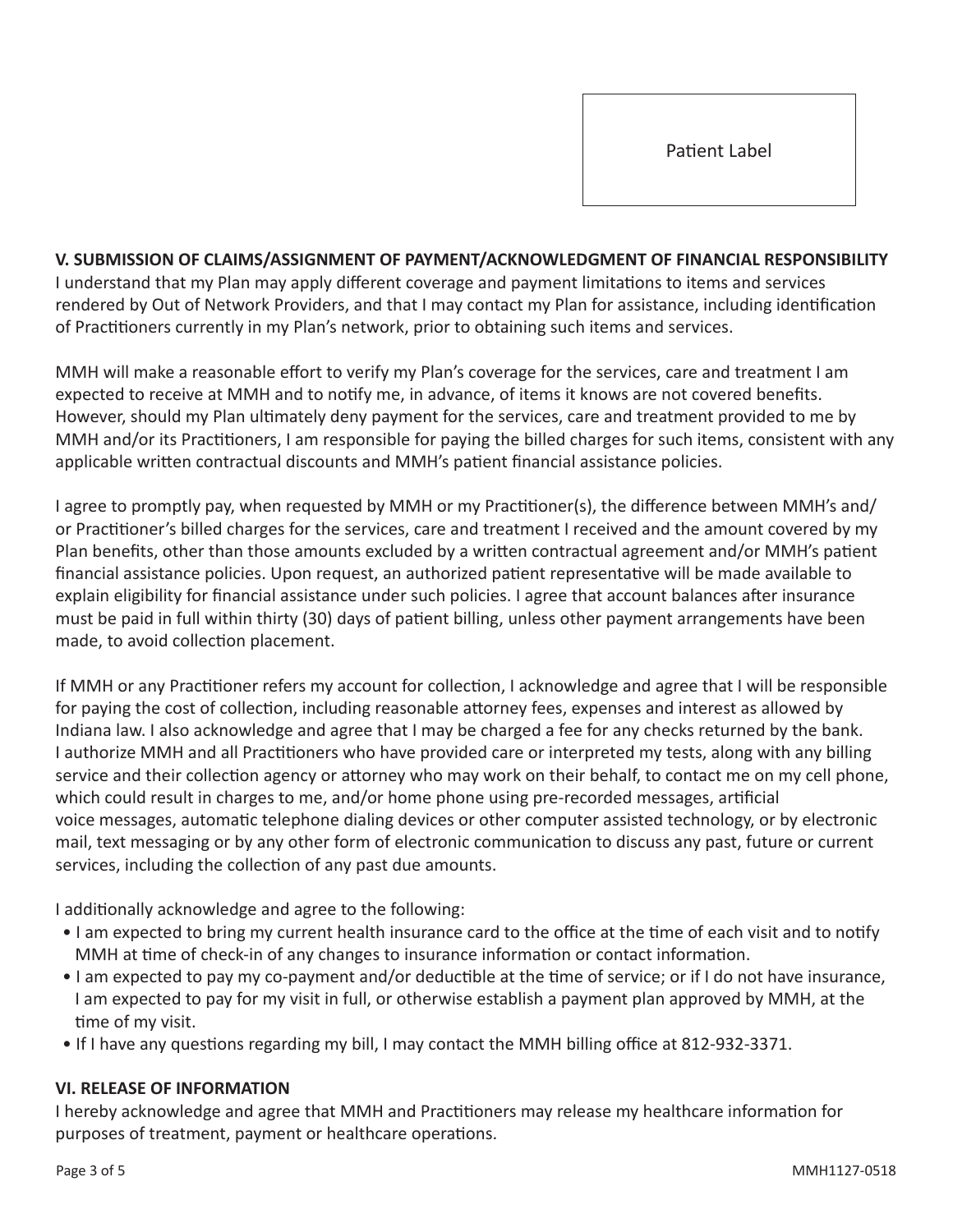#### **VI. RELEASE OF INFORMATION**

Healthcare information regarding a prior admission(s) or services received at other Margaret Mary Health affiliated facilities about me may be made available to subsequent Margaret Mary Health facilities to coordinate patient care or for case management purposes.

Healthcare information may be released to any person or entity liable for payment on my behalf in order to verify coverage or payment questions, or for any other purpose related to benefit payment. Healthcare information may also be released to my employer's designee when the services delivered are related to a claim under worker's compensation or when otherwise authorized by me.

If I am covered by Medicare or Medicaid, I authorize the release of my healthcare information to the Social Security Administration or its intermediaries or carriers for payment of a Medicare claim or to the appropriate state agency for payment of a Medicaid claim. This information may include, without limitation, history and physical, emergency records, laboratory reports, operative reports, progress notes, nurse's notes, consultations, psychological and/or psychiatric reports, drug and alcohol treatment and discharge summary.

Federal and state laws may permit MMH to participate in organizations with other healthcare providers, insurers, and/or other health care industry participants and their subcontractors in order for these individuals and entities to share health information with one another to accomplish goals that may include but not be limited to: improving the accuracy and increasing the availability of patient's health records; decreasing the time needed to access my information; aggregating and comparing my information for quality improvement purposes; and such other purposes as may be permitted by law. I understand that MMH may be a member of one or more such organizations. This consent specifically includes information concerning psychological conditions, psychiatric conditions, intellectual disability conditions, genetic information, chemical dependency conditions and/or infectious diseases including, but not limited to, blood borne diseases, such as HIV and AIDS.

In the event I request a copy of or transfer of my patient records, I understand that I will be required to make this request in writing. I further acknowledge and agree that I will be assessed a charge for this service depending on the nature of the request made. All such balances must be paid before records are transferred.

## **VII. NOTICE OF PRIVACY PRACTICES**

I acknowledge and agree that MMH's Notice of Privacy Practices provides information about how MMH and my Practitioners may use and disclose protected health information about me. By signing this form, I acknowledge and agree that I have either: (a) received and reviewed a copy of the Notice of Privacy Practices; or (b) have been offered an opportunity to receive and review the MMH's Notice of Privacy Practices but do not wish to do so. I understand that the MMH reserves the right to change its Notice of Privacy Practices and that I may request a copy of the revision by contacting the Privacy Officer.